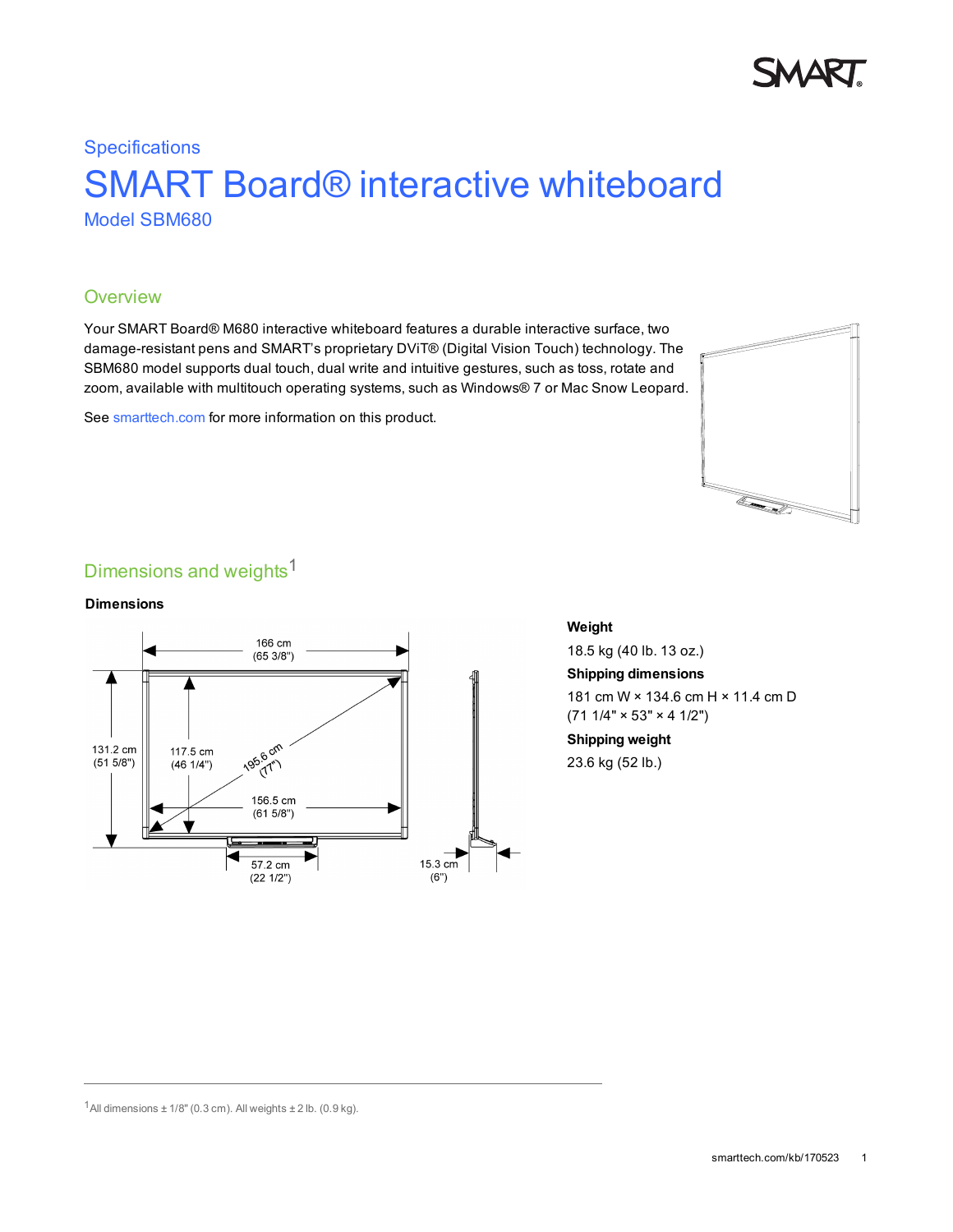#### **S P E C I F I C A T I O N S**

SMART Board interactive whiteboard – Model SBM680

### Standard features

| <b>Software</b>                | You can install SMART Product Drivers and SMART Notebook™ collaborative learning<br>software from the included DVD or from smarttech.com/downloads. Software upgrades are<br>also available.                                                                                                                              |
|--------------------------------|---------------------------------------------------------------------------------------------------------------------------------------------------------------------------------------------------------------------------------------------------------------------------------------------------------------------------|
| Computer<br>requirements       | A computer or laptop with a Windows operating system or Mac operating system software and<br>SMART Notebook software installed. For a complete list of computer requirements, go to<br>smarttech.com/downloads and browse to the latest SMART Notebook software release notes<br>applicable to your operating system. $2$ |
| <b>Touch and gestures</b>      | Enables you to write, to erase and to perform mouse functions by touching the interactive<br>whiteboard with your finger or a pen. This interactive whiteboard also features gesture<br>capability, providing a natural and flexible way to interact with content.                                                        |
| <b>Multitouch capabilities</b> | Support for two simultaneous touches enables up to two users to interact with the interactive<br>whiteboard by using the included pens or other objects, or by using their fingers to write and to<br>perform gestures.                                                                                                   |
| SMART Ink™                     | Smooths out the appearance of the digital ink, improving the legibility of your handwriting. The<br>ink becomes an object you can move and manipulate.                                                                                                                                                                    |
| Pen tray                       | The pen tray connects to the interactive whiteboard. Use the color select buttons to change<br>digital ink colors. The on-screen keyboard, the right-click and the orient features are also<br>accessible with pen tray buttons.                                                                                          |
| Pen                            | Includes two pens                                                                                                                                                                                                                                                                                                         |
| <b>Screen surface</b>          | The hard-coated steel surface is durable, is optimized for projection and is compatible with<br>dry-erase markers.                                                                                                                                                                                                        |
| <b>Digitizing technology</b>   | Four-camera DViT                                                                                                                                                                                                                                                                                                          |
| <b>Frame finish</b>            | White and light gray (approximates PANTONE® Cool Gray 4C)                                                                                                                                                                                                                                                                 |
| <b>Power requirements</b>      | 1.8 m (6') power cable. Power consumption is less than 7 W (100V to 240V AC, 50/60 Hz,<br>5V DC 2.0A).                                                                                                                                                                                                                    |
| <b>Computer connection</b>     | Includes a 5 m (16') USB 2.0 cable to connect to the room computer.<br>Your SMART Board M680 interactive whiteboard supports one computer connection on a<br>primary display only.                                                                                                                                        |

### Temperature specifications

| <b>Storage</b>   | -20°C to 50°C (-4°F to 122°F)                                                                                 |
|------------------|---------------------------------------------------------------------------------------------------------------|
| <b>Operation</b> | $5^{\circ}$ C to 35 $^{\circ}$ C (41 $^{\circ}$ F to 95 $^{\circ}$ F) with up to 80% humidity, non-condensing |

<sup>2</sup>A digital projector isn't included with this model of SMART Board interactive whiteboard. To take advantage of all interactive features, you must integrate a digital projector.